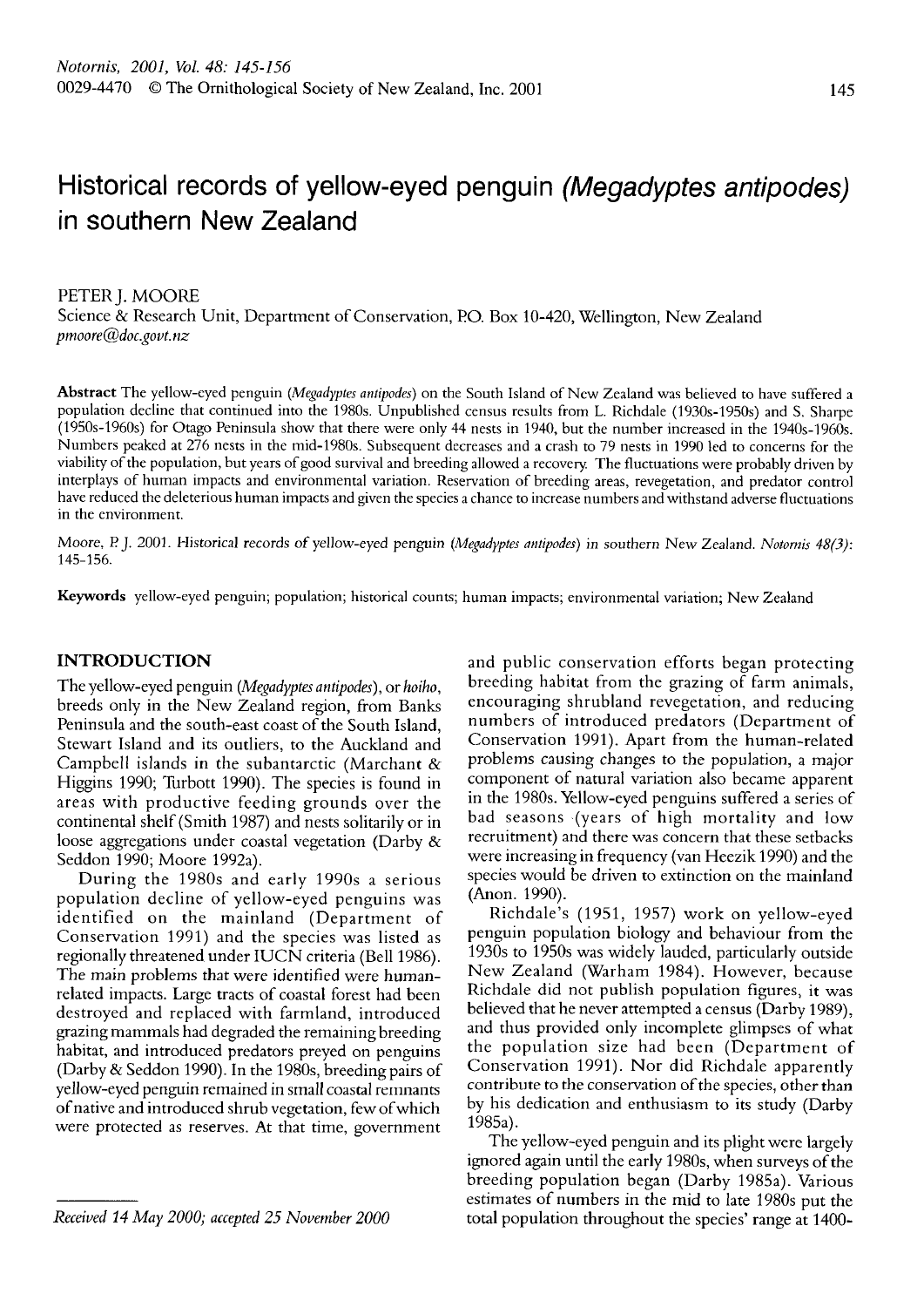2100 pairs or 4000-7100 birds (New Zealand Wildlife Service 1986; Darby & Seddon 1990; Marchant & Higgins 1990; Moore 1992b).

Yellow-eyed penguins are difficult to census because of their secretive nesting habits (Darby 1989). Searching for nests is the most definitive method for assessing breeding populations, but it is very laborious (Darby & Seddon 1990) which has contributed to a paucity of historical population estimates. Furthermore, most of the earlier population data were unpublished or anecdotal and had not been adequately collated or interpreted. It was thought that as recently as the 1940s, the species was abundant on the south-east coast of the South Island, but by the 1980s the population had declined by at least 75% (Darby & Seddon 1990). This resulted in a popular perception that the population size found in the 1980s-1990s was the continuation of a longterm decline in numbers.

Using unpublished census data, I propose an alternative history that yellow-eyed penguin numbers were low on Otago Peninsula in the 1940s and rose to a peak by the 1980s. Although the interpretation of historical surveys or anecdotes is hampered by the lack of information on methods, amount of effort used or timing of surveys, the more intensive periods of work shed some light on population trends, as shown below

### **RESULTS**

#### **Prehistorv**

Although penguins currently breed in southern New Zealand in areas with a productive continental shelffood supply and a cool summer temperature (Smith 1987) the former distribution was much wider (Heather & Robertson 1996). Subfossil remains have been found in the South Island, southern North Island and Chatham Islands (Millener 1990: Turbott 1990. Worthv 1997. A. Tennyson pers. comm.). Bones from northern bays of the South Island were abundant enough to suggest that breeding occurred there (A. Tennyson, pers. comm.) and some birds were apparently fledglings that died taking their first swim (Worthy 1997).

#### **Maori and early European period**

Little is known about yellow-eyed penguins before European settlement. The Maori knew them by several names, including *tawaki* (Falla 1935), *korara* (Gray 1862) and *takaraka* (Richdale 1985), but *hoiho* became the more commonly used name in European times (e.g., Hutton 1871; Oliver 1930, 1955; Turbott 1990). Penguins were hunted by Maori for food and their remains have been found in middens in several parts of the South Island (Millener 1990; Turbott 1990; Worthy 1997). It is possible that humans extirpated the penguins from the northern parts of their range (Worthy 1997).

During the early period of New Zealand's written natural history, records of the distribution and numbers of this species were sketchy. It was discovered at the Auckland Islands in 1840 during Admiral D'Urville's French expedition (Hombron & Jacquinot 1841). A year later it was found on mainland New Zealand by naturalists on Sir James Clark Ross's expedition (Gray 1844).

#### **Otago Peninsula**

In 1859, most of Otago Peninsula was covered with forest, with more clear areas (presumably areas of ferns. grassland and cultivation) in the north where the main Maori settlement was (O'Kech 1977). Given that Maori ate penguins, numbers may have been limited by hunting pressure (O'Kech 1977) but what level of hunting occurred is unknown. The cool, coastal podocarp/hardwood forest was probably the traditional breeding habitat of yellow-eyed penguins on mainland New Zealand (Darby & Seddon 1990) but presumably other vegetation communities (e.g., *Hebe* scrub) which fringed the coastline were also used. By 1901 only fragments of forest remained on the peninsula as land was cleared by Europeans for farming (O'Kech 1977). Aerial photographs taken in 1942 (New Zealand Department of Survey and Land Information collection) that very little coastal shubland or forest remained by that time on the Otago Peninsula coast.

Penguins were first recorded as breeding on Otago Peninsula in 1885 (Oliver 1955). There are hints that numbers had dwindled on the peninsula in the phrasing of accounts from the 1920s and 1930s: "there still exists a small breeding colony in the forest not far from the sea" (Oliver 1930); "The northern limit of the breeding range of the yellow-eyed penguin is the south side of Otago Peninsula, where there are still small colonies" (Falla 1935).

In 1936, Lance Richdale, a school teacher and agricultural trainer, recognised the plight of yellow-eyed penguins and began 18 years of part-time, but detailed, field work on the species on Otago Peninsula. At the outset he suggested that they appeared to be in trouble. 'Within quite recent years *Megadyptes antipodes* occupied probably in their thousands the one time bush clad slopes of the Otago Peninsula. The destruction of the vegetation which formed his natural habitat has been no doubt the chief agent in the decimation of his numbers from thousands to hundreds" (Richdale 1942), and "When I began to study penguins on the Otago Peninsula in 1936-37, practically all the breeding areas had been converted from densely forested hills into grass-land for farms. Roads were built, the motor-car came, and man's various destructive agencies took their toll of wild life" (Richdale 1957). The breeding areas were mere remnants and "barren of birds" (Richdale 1957). "A further toll was taken by commercial collectors, who were active before the passing of the Animals Protection and Games Act, 1921-22," ... "Then followed a series of devastating massacres by youths with pearifles, and it was reported that as many as forty were slaughtered in one afternoon." ... "During my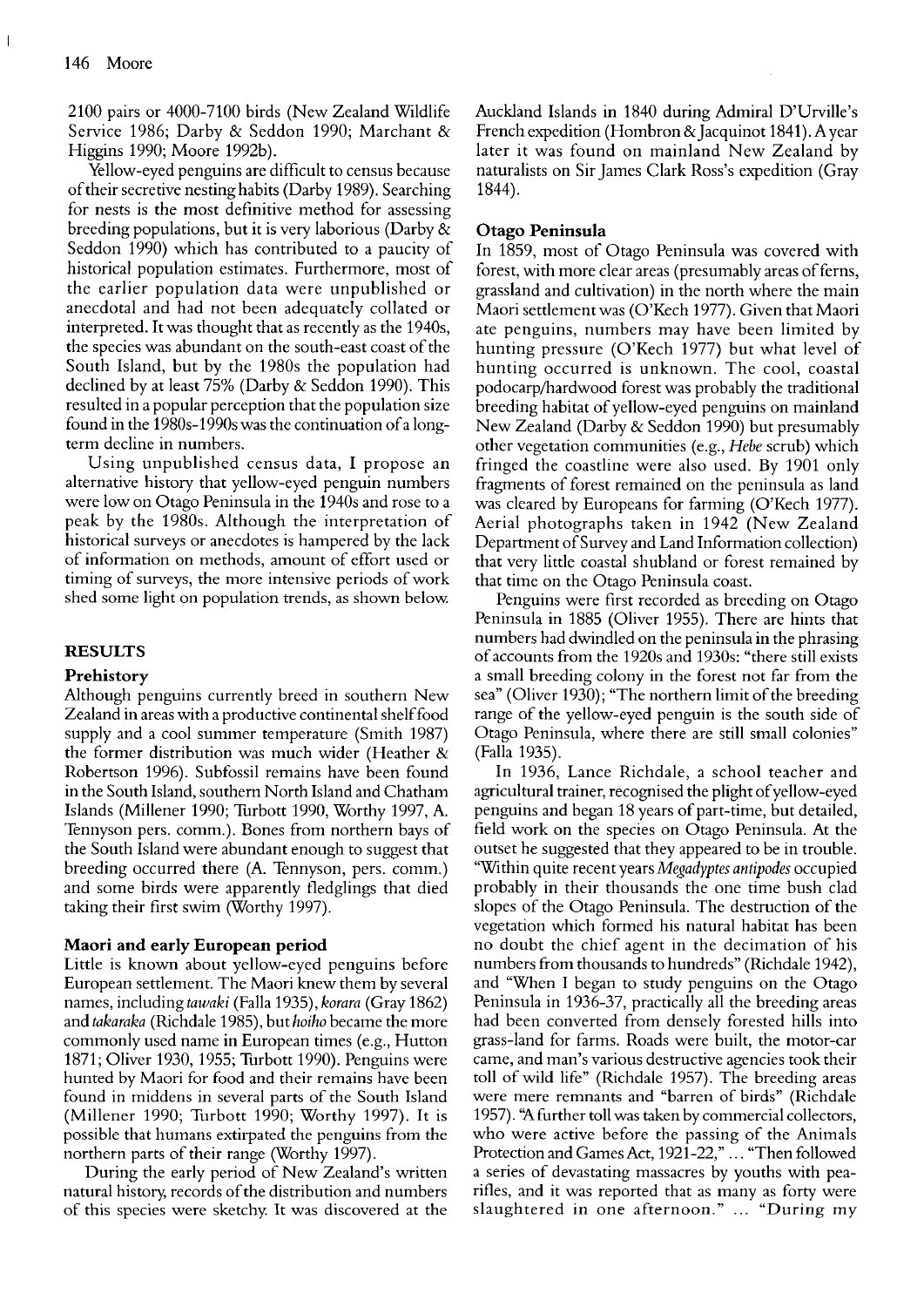

Fig. 1 Yellow-eyed penguin (Megadyptes antipodes) breeding areas on Otago Peninsula in the 1930s-1940s (letters and names in light script, after Map 2, Richdale 1942, reproduced with permission of Hocken Library. Dunedin) and the present (letters and names in bold italic script).

experience, nests have been continually robbed by the thoughtless; in the 1939-40 season, a whole colony was deprived of its eggs," ... "If depredations continue I estimate that by 1950, extremely few penguins will be left on the Peninsula. Yet in normal seasons their mortality rate is so low that the natural increase would compensate for past losses, if we could only preserve what we still have remaining" (Richdale 1942).

It is clear from these passages that Richdalewas deeply concerned for the penguin's welfare. From a modern perspective, it is curious that Richdale made little reference to penguin numbers or locations of study areas in his published works. Paradoxically because there was little public interest in conservation at the time of his work, possibly one of the best ways to conserve the birds was to keep their location a secret. Furthermore, he was somewhat of a hard-working loner. discouraging visitors to his study sites and clashingwith the local authorities over conservation issues (Warham 1984). Professional jealousy may also have been involved: "I cannot help feeling that this came about in the first place in order prevent a certain other local ornithologist from benefiting" (Sharpe 1956).

Richdale's (1957) "main study area" comprised areas B, M and *Z* (Richdale 1942) (Fig. I), which are known today as Penguin Beach (B), Murphy's Bush/ Cliff and Dick's Bush (W), Papanui Beach (M), and the bay adjacent to Cape Saunders *(Z)* (Fig. 1, Table 1; Table 2). Richdale visited these areas dozens of times each season, sometimes camping there for weeks at a time, so he knew the resident penguins intimately and practically all breeding and non-breeding birds were found each season (Richdale 1957). The remaining 5 breeding areas (principally S, **X,** T; also P - Pipikariti and NH - North Head) were not visited annually, but when visited, every effort was made to find the breeding birds, and particularly to search for recruits from fledglings banded in the study area (Richdale 1957). In 1940/41 they were each visited 3-4 times (Richdale 1942). "At the beginning of my survey, there occurred at least eight colonies on the Otago Peninsula, . .. but the birds at two of these have since disappeared" (Richdale 1942). One of these areas apparently used to have 200 individuals (Richdale 1941). Probably this was area P (Pipikariti Colony, Fig. 1) where 6 breeders were banded in 1936/37, but none subsequently, and regular visits ceased 2 years later.

The late 1930s were bad seasons for yellow-eyed penguins and numbers in Richdale's 4 study areas decreased from 36 breeding pairs in 1938/39 to 25 in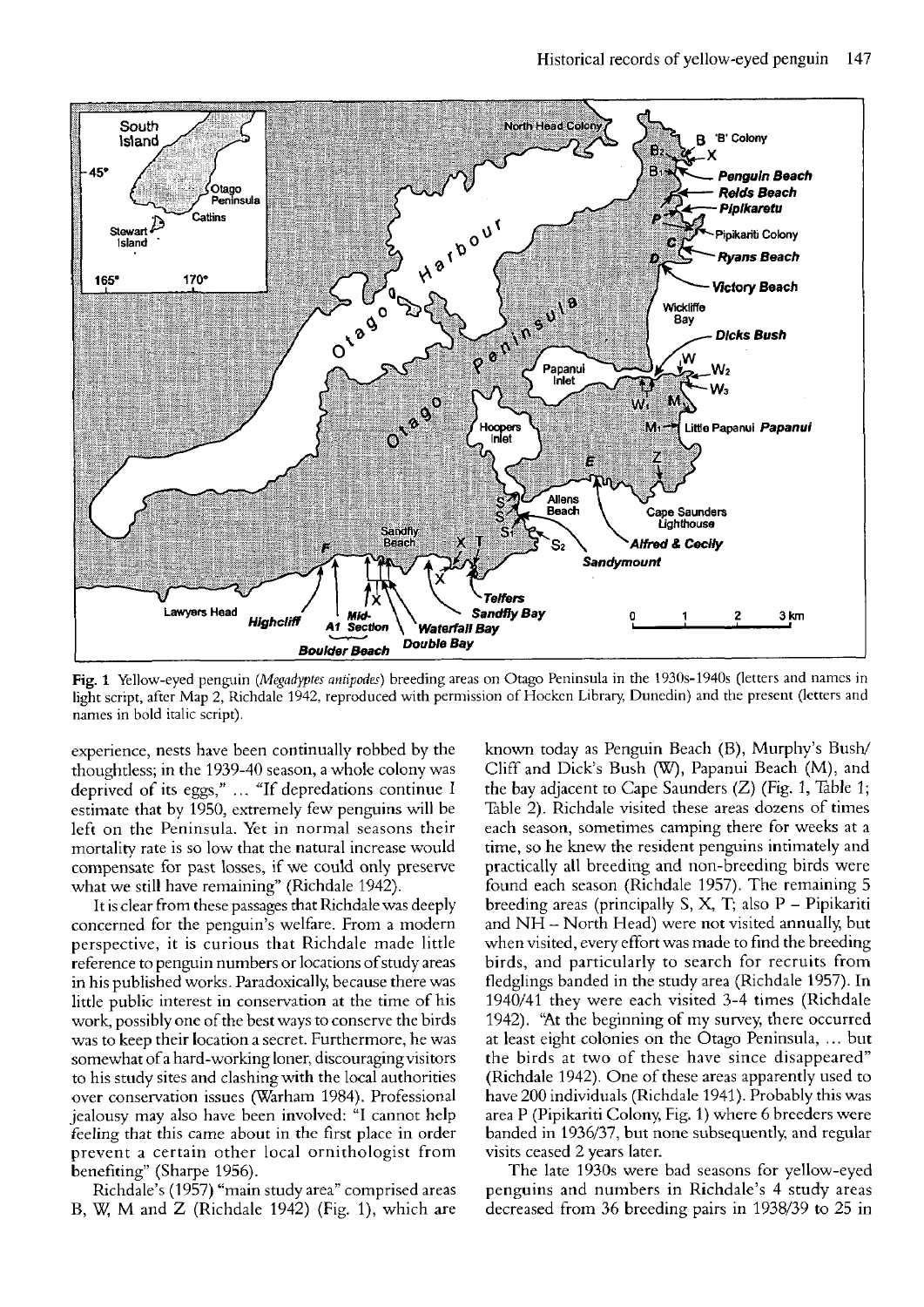|                      |                          | Area of Otago Peninsula (Fig. 1, Table 2) |              |                          |                          |                          |   |                          |           | <b>BWMZ</b>              |                              |                          |                              |                   |                       |                          |
|----------------------|--------------------------|-------------------------------------------|--------------|--------------------------|--------------------------|--------------------------|---|--------------------------|-----------|--------------------------|------------------------------|--------------------------|------------------------------|-------------------|-----------------------|--------------------------|
| Year                 | B                        | P                                         | $\mathsf{C}$ | D                        | W                        | M                        | Z | E                        | S         | $\mathbf T$              | X <sub>1</sub>               | X <sub>2</sub>           | F                            | Sub-total         | Census total          | Reference                |
| 1936                 | $\overline{\phantom{a}}$ | 3                                         |              | ٠                        | 3                        | 5                        |   |                          |           |                          |                              | 3                        | $\blacksquare$               | ٠                 |                       | Richdale 1942            |
| 1937                 | 19                       | $\Omega$                                  | ÷            | $\overline{a}$           | 3                        | 6                        | 3 |                          | ٠         |                          | ä,                           | 1                        | $\blacksquare$               | 31                |                       | Richdale 1942, 1953      |
| 1938                 | 19                       |                                           |              |                          | 6                        | 3                        | 6 |                          | 6         |                          |                              | $\overline{c}$           |                              | 36                |                       | Richdale 1942, 1953      |
| 1939                 | 15                       |                                           |              | $\overline{\phantom{a}}$ | 3                        | 3                        | 5 |                          | 6         | $\overline{\phantom{a}}$ |                              | 4                        | ٠                            | 27                |                       | Richdale 1942            |
| 1940                 | 15                       |                                           |              |                          | 4                        | 3                        | 3 |                          | 8         | 7                        |                              | 4                        | ٠                            | 25                | 44                    | Richdale 1942            |
|                      |                          |                                           |              |                          |                          |                          |   |                          |           |                          |                              |                          |                              | 29                |                       |                          |
| 1941                 | $\blacksquare$           |                                           |              |                          |                          |                          |   |                          |           |                          |                              |                          |                              |                   | $\tilde{\phantom{a}}$ | Richdale 1953            |
| 1942                 | 12                       |                                           |              |                          |                          |                          |   |                          |           |                          |                              |                          | $\blacksquare$               | 26                |                       | Richdale 1949, 1953      |
| 1943                 | $\blacksquare$           |                                           |              |                          |                          |                          |   |                          |           |                          |                              |                          | $\overline{a}$               | 32                | $\overline{a}$        | Richdale 1953            |
| 1944                 | $\overline{\phantom{a}}$ |                                           |              |                          |                          |                          |   |                          |           |                          |                              |                          | $\qquad \qquad \blacksquare$ | 40                | $51*$                 | Richdale 1947, 1953      |
| 1945                 | ٠                        |                                           |              |                          |                          |                          |   |                          |           |                          |                              |                          |                              | 44                | $\overline{a}$        | Richdale 1953            |
| 1946                 | $\overline{\phantom{a}}$ |                                           |              |                          |                          |                          |   |                          |           |                          |                              |                          | $\blacksquare$               | 44                |                       | Richdale 1953            |
| 1947                 | ٠                        |                                           |              |                          |                          |                          |   |                          |           |                          |                              |                          |                              | 51                | $94 +$                | Richdale 1947, 1953      |
| 1948                 | $\overline{\phantom{a}}$ |                                           |              |                          |                          |                          |   |                          |           |                          |                              |                          | $\overline{\phantom{a}}$     | 58                |                       | Richdale 1953            |
| 1949                 | 33                       |                                           |              |                          |                          |                          |   |                          |           |                          |                              |                          |                              | 62                |                       | Richdale 1949, 1953      |
| 1950                 | $\blacksquare$           |                                           |              |                          | $\equiv$                 | $\overline{\phantom{a}}$ |   |                          |           |                          |                              |                          | ÷                            | 75                |                       | Richdale 1953            |
| 1951                 | $\sim$                   |                                           |              |                          |                          | 26                       |   |                          |           |                          |                              |                          |                              | 74                |                       | O'Kech 1977, Richdale    |
|                      |                          |                                           |              |                          |                          |                          |   |                          |           |                          |                              |                          |                              |                   |                       |                          |
| 1953<br>1952<br>1953 | 42                       |                                           |              | $\overline{\phantom{0}}$ | 15                       |                          |   |                          |           |                          |                              |                          |                              | 82                |                       | O'Kech 1977, Richdale    |
| 1953<br>1977         | 42                       |                                           |              | 15                       | $\overline{\phantom{a}}$ | 31                       |   |                          |           | 6                        |                              |                          |                              |                   |                       | Sharpe 1958, O'Kech      |
| 1956                 |                          |                                           |              | 16                       | $\overline{\phantom{a}}$ | $\overline{\phantom{a}}$ |   |                          |           | 4                        | 23                           |                          |                              |                   |                       | Sharpe 1958              |
| 1957                 | 45                       |                                           |              | 16                       | $\overline{a}$           | 34                       |   |                          |           | 6                        | 19                           |                          |                              |                   |                       | O'Kech 1977              |
| 1959                 | 43                       | $\overline{c}$                            |              | 10                       | 7                        | 20                       |   | ä,                       | 29        | 11                       | 13                           | 34                       |                              | 70                | $169+$                | Sharpe 1960              |
|                      |                          |                                           |              |                          |                          |                          |   |                          |           |                          |                              |                          | ٠                            |                   |                       |                          |
| 1961                 | 49                       |                                           |              | $\overline{\phantom{0}}$ | ٠                        |                          |   |                          | ٠         |                          | $\qquad \qquad \blacksquare$ |                          |                              |                   |                       | Sharpe 1961              |
| 1962                 | 45                       | 4                                         |              | 16                       | 19                       | 44                       |   | 10                       | 30        | $\overline{4}$           | 23                           | 28                       | $\overline{\mathbf{4}}$      | 108               | $227*$                | Sharpe 1961              |
| 1965                 | 51                       |                                           | ۰            | ٠                        | $\sim$                   | ä,                       |   |                          | $\bar{ }$ |                          | ÷.                           | $\blacksquare$           |                              |                   |                       | Sharpe 1966              |
| 1970                 |                          |                                           |              | $\overline{a}$           | $\overline{\phantom{a}}$ | 36                       |   | ÷                        | ٠         | $\overline{\phantom{a}}$ | ÷                            |                          |                              |                   |                       | Wright 1970              |
| 1975<br>1976         | $30 +$                   | 6                                         | 10           | 10                       | 6                        | $25+$                    |   | $\overline{\phantom{a}}$ | 15        | $\overline{a}$           | 9                            | 8                        |                              | $61+$             | $119+$                | Wright 1975, Nilsson     |
| 1981                 | 22                       | 7                                         | 10           | 4                        | $\overline{4}$           | 18                       |   | 5                        | 6         | $\sim$                   | 13                           | 46                       | 34                           | 44                | $169+$                | Seddon et al. 1989       |
| 1985                 | 30                       | 17                                        | 10           | 8                        | 8                        | 30                       |   | 10                       | 18        | 10                       | 14                           | 74                       | 47                           | 68                | 276                   | NZ Wildlife Service 1986 |
| 1988                 | 21                       | 16                                        | 9            | 8                        | $\overline{\phantom{a}}$ | 22                       |   | 5                        | 12        | $\blacksquare$           | 16                           | 53                       | 29                           | 43                | 191                   | Seddon et al. 1989       |
| 1989                 | 26                       | 23                                        | 16           | 6                        | 3                        | 22                       |   | 6                        | 3         | ×.                       | 12                           | $55-$                    | $12+$                        | 51                | 184                   | Marchant & Higgins       |
| 1990                 |                          |                                           |              |                          |                          |                          |   |                          |           |                          |                              |                          |                              |                   |                       |                          |
| 1990                 | 10                       | 12                                        | 8            | 2                        | ٠                        | $\overline{c}$           |   | 2                        | $\theta$  | $\overline{\phantom{a}}$ | 9                            | 16                       | 18                           | 12                | 79                    | Darby & Paterson 1991    |
| 1991                 |                          |                                           |              |                          |                          | $\overline{a}$           |   | ä,                       |           |                          | 15                           | ٠                        | 28                           |                   |                       | author's unpubl. data    |
| 1992                 | $\overline{\phantom{a}}$ |                                           |              |                          |                          |                          |   |                          |           | ۰                        | 15                           | $\overline{a}$           | 27                           | $\qquad \qquad -$ |                       | author's unpubl. data    |
| 1993                 |                          |                                           |              |                          |                          |                          |   |                          |           |                          | 13                           | $\overline{\phantom{0}}$ | 31                           |                   |                       | author's unpubl. data    |
| 1994                 |                          |                                           |              |                          |                          |                          |   |                          |           | ۰                        | 16                           | ÷                        | 30                           |                   |                       | author's unpubl. data    |
| 1995                 |                          |                                           |              |                          |                          |                          |   |                          |           | ÷                        | 23                           | ۰                        | 34                           |                   |                       | author's unpubl. data    |
| 1996                 |                          |                                           |              |                          |                          |                          |   |                          |           | ۰                        | 22                           | $\blacksquare$           | 48                           |                   |                       | author's unpubl. data    |
| 1997                 |                          |                                           |              |                          |                          |                          |   |                          |           | $\overline{\phantom{a}}$ | 20                           |                          | 43                           |                   |                       | author's unpubl. data    |
| 1009                 |                          |                                           |              |                          |                          |                          |   |                          |           |                          |                              |                          |                              |                   | 212                   | Anon 1999                |

Table 1 Counts and estimates of yellow-eyed penguin *(Megadyptes antipodes*) nests on Otago Peninsula, 1936-1998. Names and codes for areas are given in Table 2.

1997 - 1998<br>- 1998 - 1998 - 1998 - 1998 - 1999 - 1999 - 1999 - 1999 - 1999 - 1999 - 1999 - 1999 - 1999 - 1999 - 1999 - 1999 - 1999 - 1999 - 1999 - 1999 - 1999 - 1999 - 1999 - 1999 - 1999 - 1999 - 1999 - 1999 - 1999 - 1999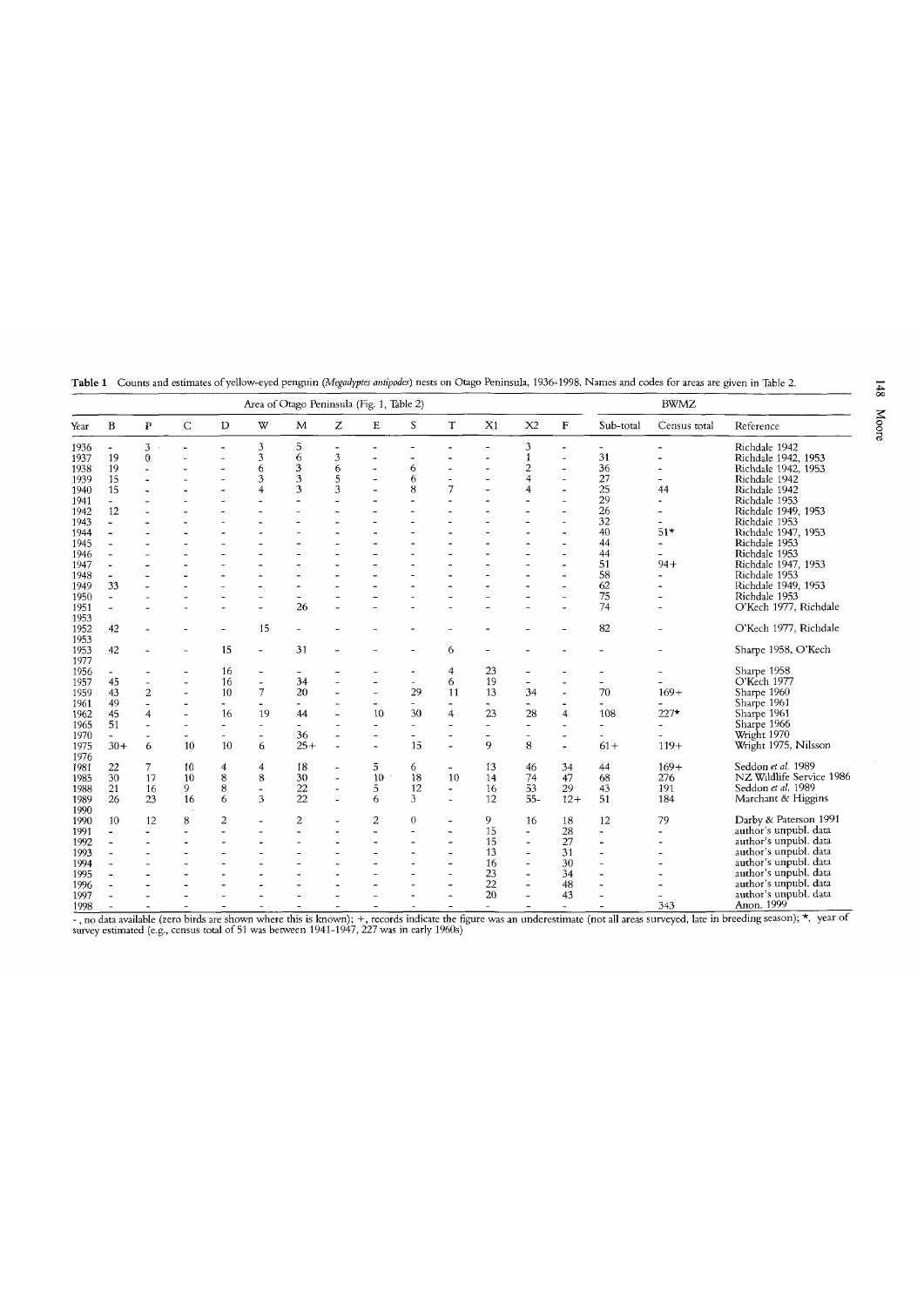| Area           | Name during<br>1930s-1940s | Name during<br>1950s-1960s | Name during<br>1980s-1990s |
|----------------|----------------------------|----------------------------|----------------------------|
| B              | B, B1, B2, X               | Kumokumowhero Bay          | Penguin Beach              |
| P              |                            |                            | Reids Beach                |
| P              |                            | Pipikaretu                 | Pipikaretu                 |
| P              | P(Pipikariti)              | Quoin Cliff                |                            |
|                |                            |                            | Ryans Beach                |
| D              |                            | Victory Beach              | Victory Beach              |
| w              | W <sub>1</sub>             | Dick's Bush                | Dick's Bush                |
| W              | W                          | Murphy's Bush              |                            |
| W              | W <sub>2</sub>             |                            |                            |
| W              | W3                         | Murphy's Cliff             |                            |
| M              | M                          | Listers                    | Papanui                    |
| M              | M1(Little Papanui)         | Catons                     | Papanui                    |
| Z              | Z (Cape Saunders)          |                            |                            |
| E              |                            |                            | Alfred & Cecily            |
| ${\mathbf S}$  | S, S1, S2                  | Moss                       | Sandymount                 |
| T              | T                          | Telfers                    | <b>Telfers</b>             |
| X1             | X                          | Sandfly Bay                | Sandfly Bay                |
| X <sub>2</sub> | X                          | <b>Braids</b>              | Waterfall Bay              |
| X <sub>2</sub> | X                          | <b>Braids</b>              | Double Bay                 |
| X2             | X                          | <b>Braids</b>              | Boulder Beach Mid-Section  |
| F              |                            | Boulder Beach              | Boulder Beach A1           |
| $\mathbf{F}$   |                            | Highcliff                  | Highcliff                  |

Table 2 Names and codes for breeding areas of yellow-eyed penguins (Megadyptes antipodes).



**Fig. 2** Estimated number of yellow-eyed penguin (Megadyptes antipodes) nests at Richdale's (1942, 1957) study areas 1937- 1990 (filled diamonds) and polynomial curve ( $y = -0.085x^2 +$  $333.4x - 327463$ ; Estimated number of nests on Otago Peninsula 1940-1998 (open boxes; shaded boxes were underestimates as they were late in the season or omitted areas) and regression line ( $y = 2.96x - 5565$ ).

1940/41 (Table 1) when the first full population survey was conducted. Birds were found for the first time at T (known today as Telfers) and at 3 new colonies, subsidiary areas of S (Sandymount) and X (Sandfly Bay). The survey found 44 breeding pairs in 7 areas (Richdale 1942). There were also 9 unmated adults and 4 unmated 3-year-olds, and in total, 61% of 158 adults that had been banded in the 5 years of study were accounted for (Richdale 1942). Allowing for birds that were still alive but not located in that season. he felt that "the total number.. .on the Otago Peninsula could not have been more than 130 in 1940-41", or "no more than 50 pairs of breeders and 20 unemployed individuals"(Richdale 1941).

After the low point of  $25$  nests in  $1940/41$ , the population of Richdale's study areas increased to 82 nests in 1952 (Richdale 1942, 1953, 1957, Table 1, Fig. 2). Of the 4 areas, Penguin Beach (B colony) was the main population centre. There were 19 nests in 1938/39 (Richdale 1942), a low of 12 nests in 1942/43, increasing to 33 in 1949 (Richdale 1949) and 42 in 1952 (O'Kech 1977) (Table 1). Letters on government files show that full surveys of the peninsula were conducted after 1941. In early November 1947, Richdale was making a complete survey, and was thrilled that "there are 94 nests so far. The bigger number ever before was 51" (Richdale 1947), presumably from another survey conducted between 1941 and 1947 (estimated as 1944 in Table 1, Fig. 2).

Clearly, the population was increasing in the 1940s. "In those four depression years from 1940-1 to 1943-4 something advantageous to population growth was happening, although it was not apparent at the time. Also, in those years, the nations were at war, petrol was scarce, and man's destructive agencies were practically negligible. The forces of nature were able to work unimpeded. With almost no interference on the breeding grounds and with an adequate food-supply safe in the sea the population was free to expand" (Richdale 1957). After World War 11, human disturbance resumed and episodes of shootings of penguins and burning of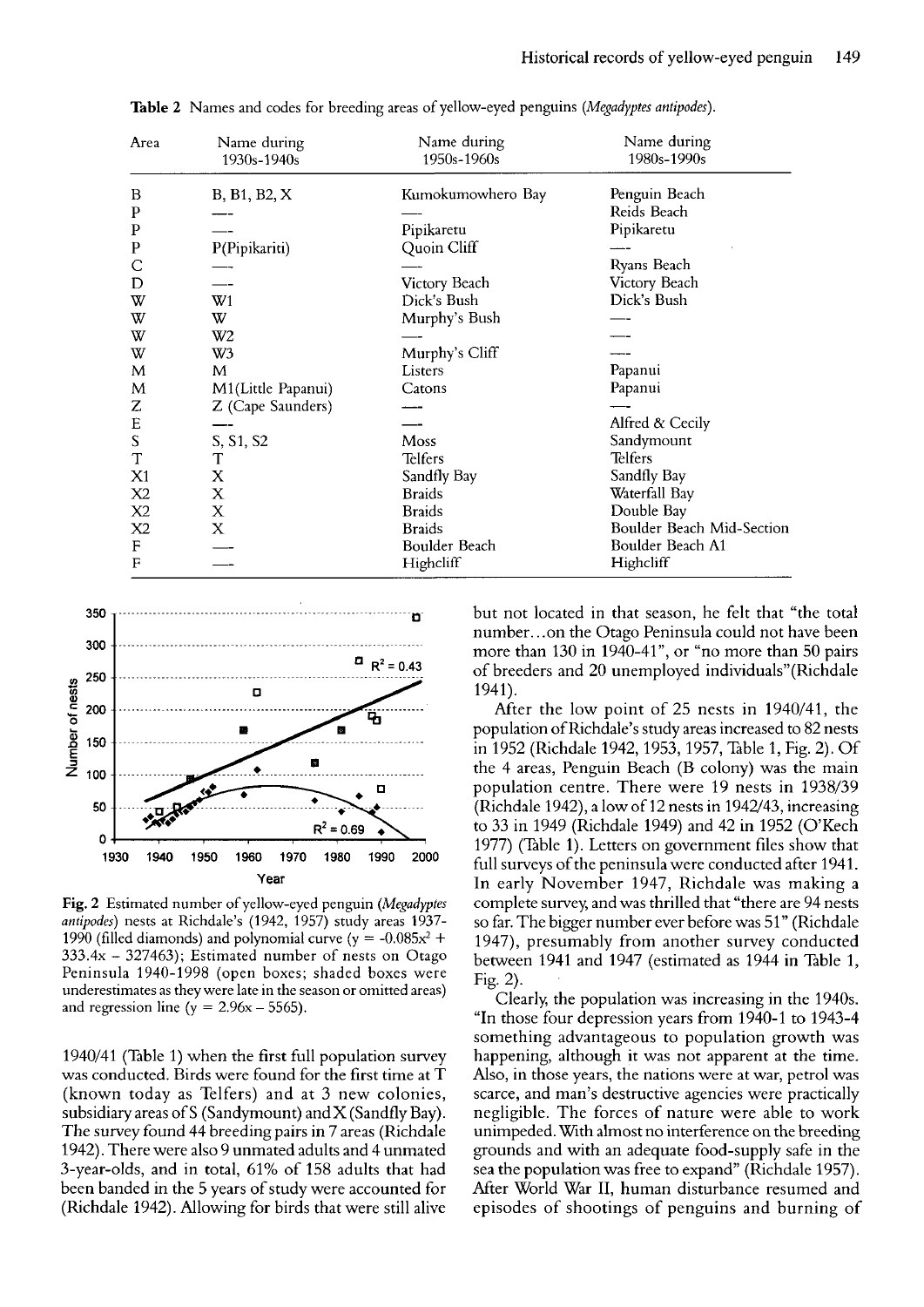breeding habitat by youths hunting rabbits gave Richdale cause to urge the authorities to appoint a ranger for the peninsula, which occurred in 1948. By this time Richdale's recommendations for sanctuaries, habitat improvement, planting, and rabbit control were being heeded (Newcombe 1949).

The increase at Penguin Beach was contributed to by intensive conservation work started by Richdale and continued from 1951 by Stan Sharpe, the first full-time Otago Peninsula field officer (Wildlife Division, Department of Internal Affairs). The area had deteriorated badly as a result of grazing by farm animals and rabbits but had great potential for penguins because of its poor public access. Richdale and Sharpe sought to enhance the area by fencing out stock, controlling rabbits, revegetating, putting out nest boxes and even artificially feeding single parents or their chicks (O'Kech 1977; A. Wright, pers. comm.). "The change in vegetation over the last six years is unbelievable" (Sharpe 1957) and Richdale "wouldn't know the place now" (Sharpe 1961).

In the early 1950s, Richdale left New Zealand to write up his work on penguin breeding and population dynamics. The research culminated in 2 comprehensive monographs (Richdale 1951, 1957) prepared during fellowships at Cornell University in U.S.A (1950-51) and the Edward Grey Institute of Field Ornithology, Oxford University in Great Britain (1952-55) (Warham 1984).

Sharpe, the new field officer, was trained by Richdale to continue the monitoring of the study areas and survey nests of the peninsula. Although highly dedicated (O'Ketch 1977), he was hampered by the demands of other duties, the isolation of his position, limited support from his superiors and poor health (Newcombe 1956, 1960). 'He was also frustrated by Richdale's "ingrained secretiveness" and lack of feedback about bird identities and the monitoring results.

Despite these problems, Sharpe collected valuable data. His first full population survey of Otago Peninsula was in 1953 (Sharpe 1958). Although no details have been found, he noted that, apart from Dick's Bush and Sandfly Bay, which were showing the effects of too many public visits; all other colonies increased by about 8% between 1953 and 1957; that Highcliff was a new area and spreading in breeding range.

By 1959/60 penguin numbers had increased to at least 169 nests (Sharpe 1960; Table 1, Fig. 2). Surveys were by laborious nest searches during repeated visits to areas, hence they were spread over several weeks (29 Sep 1959 to 2 Jan 1960). The count would be a minimum, since about 49 of the nests were found at the chick stage. Another survey revealing 227 nests (see Sharpe 1961) was undated but may be from the early 1960s because the map of survey results was amongst papers from 1961/ 62 (estimated as 1962 in Table 1, Fig. 2). Numbers at Penguin Beach continued to increase, to 51 in 1965 (Sharpe 1966; Table 1). New areas were added to the list ofbreeding sites after Richdale's time (Ryans Beach, Pipikaretu, Victory Beach, Alfred & Cecily, parts of Boulder Beach and Highcliff), yet at some others penguins disappeared (area Z near Cape Saunders, parts of area S in the Sandymount area and W2 in the Murphy area, Fig. 1).

In the mid-1960s into the 1970s there was less interest in yellow-eyed penguin conservation or monitoring, hence there are few records of numbers. Alan Wright, the Otago Peninsula Ranger for the New Zealand Wildlife Service, continued to put out nest boxes at Penguin Beach for a time, but other duties overshadowed penguin work (A. Wright, pers. comm.). In 1975, there were at least 119 nests (Nilsson 1976), based on visits to the colonies during the year (Wright 1975; A. Wright, pers. comm.). Although it was believed that numbers were much lower than usual, some data were omitted, and other areas were not visited because ofaccess problems (A. Wright pers. comm.), so the total is an underestimate. Low numbers at Boulder Beach apparently resulted from a combination of disturbance by people, stock, the clearing of lupin, burning of gorse, and bulldozing of flax by the 2 landowners. Therefore, the recovery of vegetation and nesting habitat in some breeding areas in the 1940s-50s may well have been reversed during the 1970s. Despite clearances, aerial photographs taken in 1985 suggest that the vegetation recovery led to more coastal vegetation than in 1942 (Department of Survey and Land Information collection).

Annual nest surveys began again in the early 1980s when John Darby (Otago Museum, Dunedin) became interested in the plight of yellow-eyed penguins. The first survey of the peninsula in 1981-82 located at least 169 nests (Seddon et al. 1989; Table 1, Fig. 2): this was an underestimate, as not all subcolonies were found (Darby 1985b). There were no new areas found compared to the 1960s, but 2 subcolonies had disappeared (Murphy's Bush (W) and Murphy's Cliff (W3, Fig. I)), hence Richdale's collective study areas were in decline (Fig. 2). Numbers in other areas had waxed or waned, for example Highcliff had become more important. The highest ever recorded count of yellow-eyed penguin nests on the peninsula was 276 in 1985-86 (New Zealand Wildlife Service 1986). A full set of estimates for breeding areas of the peninsula were made every year from 1981 (J. Darby, pers. comm.) but only published estimates are used here (Table 1). Darby's estimates were based on annual searches for nests in some key areas, and beach counts by volunteers of birds travelling to and from the sea. Other areas were visited occasionally, or anecdotal information or estimates from the size of breeding habitat and interpolations made in intervening years were used (Darby, unpubl. reports; Darby & Seddon 1990).

**A** series of bad years and a population crash in 1990 resulted in fewer than 140 pairs remaining on the mainland the following year (Gill & Darby 1993) and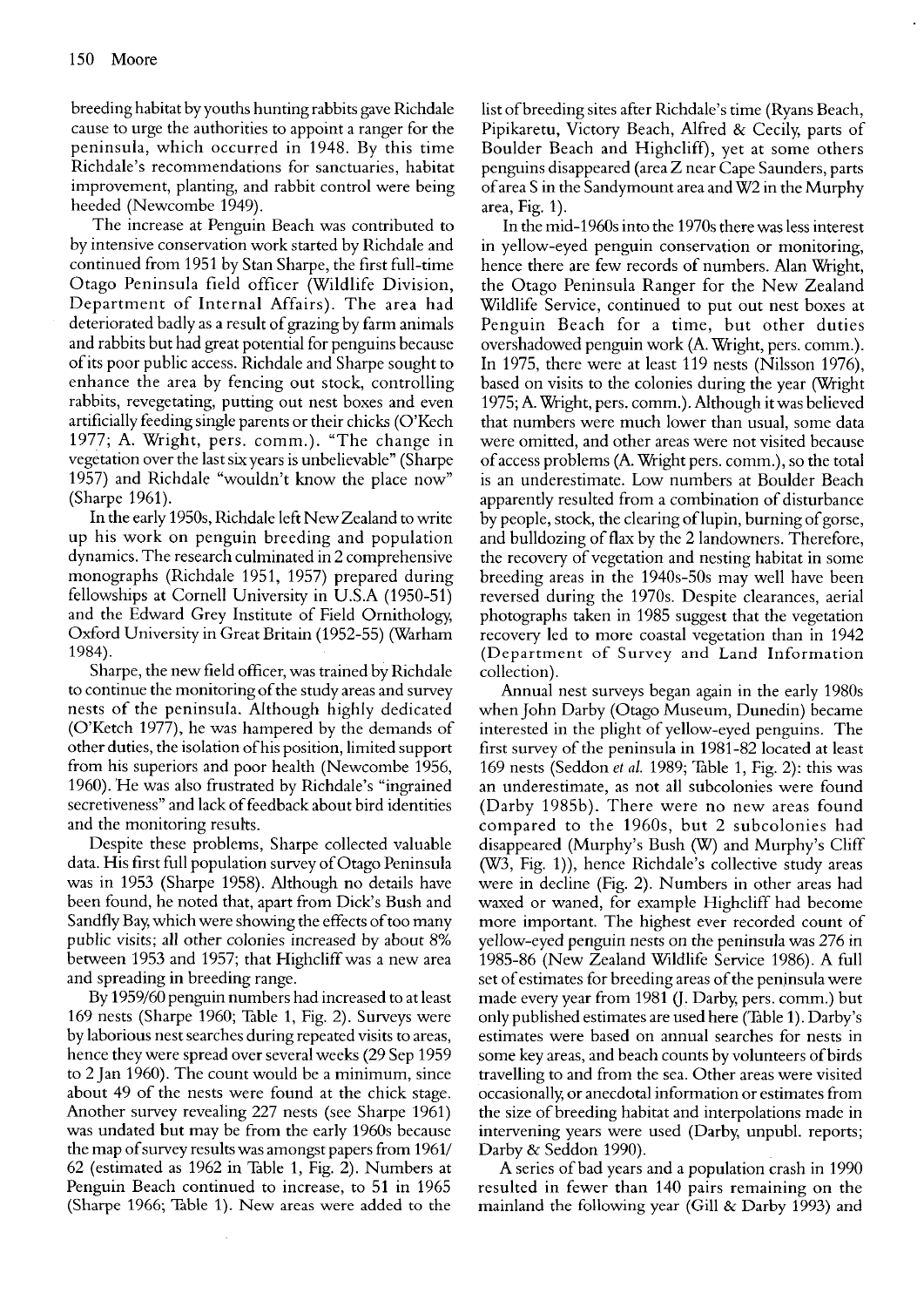79 nests on the Otago Peninsula (Darby & Paterson 1991). This was the lowest population recorded on Otago Peninsula since the count of 44 nests in 1940/41, 50 years earlier (Table 1, Fig. 2). Adult mortality of more than 40% was recorded at Double Bay and Mid-Section; and Dick's Bush ceased to be a breeding area (Efford *et*  al. 1994; Efford & Spencer 1996). There was a quick initial recovery in nesting numbers on the peninsula (Moore & Wakelin 1997; Moore *et* al. 1995) as surviving breeders returned after taking a year off from breeding (Efford *et* al. 1994; Efford & Spencer 1996). In subsequent years, numbers gradually recovered, as shown by 3 areas (Highcliff, A1 and Sandfly Bay) monitored annually by the Department of Conservation (Table 1; author's unpubl. data; D. Nelson pers. comm.). The recovery resulted from high adult survival and good recruitment (Efford & Spencer 1996). Some revegetated areas gained their first influx of new breeders after a decade of planting (D. Nelson, pers. comm.).

# **Catlins**

Compared with Otago Peninsula, few historical population data are available for the Catlins, although, paradoxically, more has been made of them to illustrate population change. Darby & Seddon (1990) used figures from Penguin Bay (200+ birds) and Hina Hina Cove  $(100 + \text{birds})$  in the 1940s (quoted from Richdale 1942) to suggest a greater than 75% decline to 1988. However, Richdale's general estimates of "about two hundred birds" and "about one hundred birds" were based on extrapolations he made from nest searches. At Penguin Bay in January 1939, he found 39 nests (Richdale 1942). He suggested that earlier in the season there may have been 65 nests because of unusually high egg infertility and chick loss (41.5% instead of the usual 14.5%) during the same breeding season at the Otago Peninsula study areas. At Hina Hina Cove he found 23 nests, and similarly extrapolated this to 40 nests at the start of the season (Richdale 1942). There were an estimated 12- 22 nests estimated in the mid-late 1980s at Penguin Bay (Seddon *et* at. 1989; New Zealand Wildlife Service 1986), which suggests a decrease of 44-82% over the 50-year interval, depending on which of the range of estimates are used. At the same time, 16-25 pairs were estimated at Hina Hina Cove (Seddon *et* al. 1989; New Zealand Wildlife Service 1986), which could be interpreted as little change (+9%), or a decline of 6O%, depending on whether Richdales's extrapolation is accurate or not. Numbers crashed to possibly as few as 4 nests at both areas in 1990 (Darby & Paterson 1991) but the population at Penguin Bay had recovered to 16 nests in 1993 (Ratz 1997).

The variability in nesting numbers illustrates the difficulty in using single estimates for the Catlins from the 1940s as a population benchmark. To complicate matters further "Falla (1935, 321) states that the species nests at Nugget Point, but I have searched the area, and failed to find nests" (Richdale 1942). At its peak in the

mid-1980s Nugget Point had 40-50 nests, so perhaps they were more numerous than 50 years earlier. The number of nests then crashed to 4 in 1990 (Darby & Paterson 1991) and, after a slow recovery, increased to 10 by 1995 (B. Murphy, pers. comm.). Richdale (1942) mentions only a few other sites (Chaslands, Wallace Beach, near Curio Bay, Jack's Bay) along the Catlins-Southland coast, "but there must be several (breeding areas) in this vicinity". In the 1980s and 1990s there were about 15 breeding areas between Nugget Point and Slope Point (New Zealand Wildlife Service 1986). Jack's Bay had a "small colony" (Richdale 1942), as it did in the mid-1980s, with 4-9 nests estimated (Seddon *et al.*  1989; New Zealand Wildlife Service 1986).

# **Stewart Island**

Population records from Stewart Island rely even more on anecdotal data than do those from the Catlins. Richdale (1942) noted that penguins favoured the sheltered northern and eastern coasts. He listed breeding areas as Evening Cove (near Halfmoon Bay), Port William, the north-east coast of the main island, Codfish Island, Earnest Island, Big South Cape Islands, Port Pegasus, Lord's River, Ocean Beach, the Neck, Paterson Inlet, and Bench Island. Richdale (1942) searched Bench Island for 6 days and found 27 nests, which he considered may have represented 50 nests at the start of the season (assuming the same rate of loss as on Otago Peninsula that year). A partial search of Bench Island over 2 days in 1999/00 found 17 nests, although the total population was certainly much greater (Blair 2000).

Recent population estimates for Stewart Island (470- 705 pairs, New Zealand Wildlife Service 1986; 350-450 pairs, Darby & Seddon 1990) were based on extrapolations from coarse surveys along the northeastern coast and beach counts at Codfish Island. The size of the coastline and dispersed population make surveys daunting. The Department of Conservation surveyed parts of the coastline in the late 1980s-early 1990s and considered there might be a minimum population of 395 pairs (Roberts 1992). The Yelloweyed Penguin Trust searched near penguin landing sites on the north-east coast of Stewart Island in 1999/00 and found 33 nests at 7 sites and a further 33 nests on offshore islands (Blair 2000).

# **DISCUSSION**

There was real concern in the late 1980s that the mainland yellow-eyed penguin population was heading towards extinction because of major decreases and only partial recoveries (Triggs & Darby 1989). Darby & Seddon (1990) maintained that only since 1981 had any real attempt been made to assess the population. The authors used limited data and verbal anecdotes from the Catlins to suggest a more than 75% decline between the 1940s and 1980s, which left the impression that the decline was long-term and general. However, the data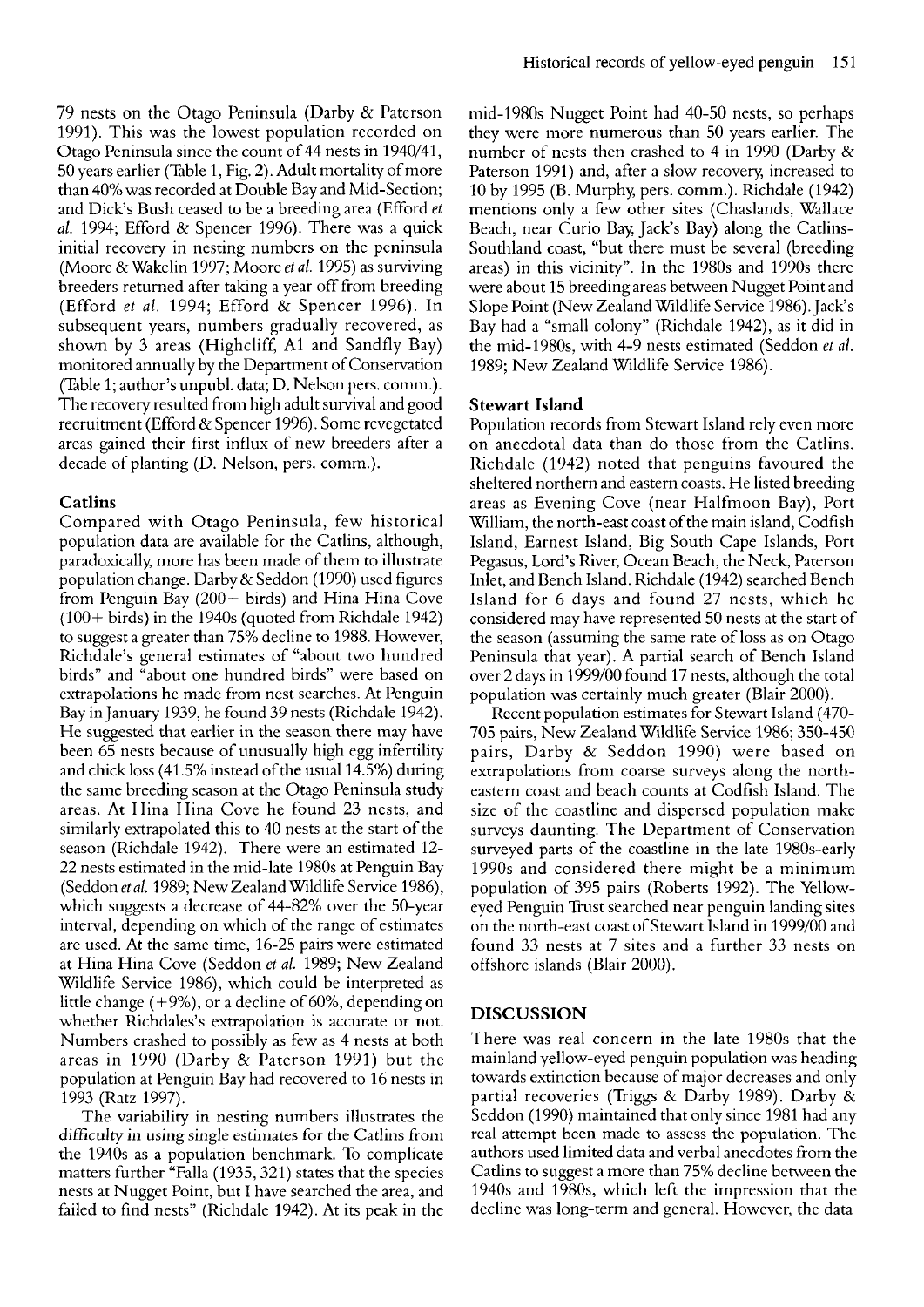presented in this paper cast a different light on history of the yellow-eyed penguin population. I suggest that we have witnessed only a small part of long-term fluctuations, and that these are likely to be the result of a complex interplay between human impacts and environmental variation, none of which are well understood. Efford & Spencer (1996) note that "It is increasingly obvious that no one area or short sequence of years can be considered 'representative' of yelloweyed penguin population dynamics. To better manage the suite of mainland sub-populations we need to compare long-term trends at different sites and to understand the causes underlying these trends." Unfortunately the historical population record is fragmented and we are still a long way from understanding the causes of population change. Some of these issues are discussed below

#### **Human impacts, hunting and predators**

There is no doubt that human impacts on the coastal environment of New Zealand have been major influences on the yellow-eyed penguin population. Chief agents of change have been identified as the loss of breeding habitat and introduced predators (Darby & Seddon 1990). These are two of the commonest agents of decline and recent extinctions of avian species around the world (Caughley 1994). Hunting by Maori was also probably a major pressure, since the combination of hunting, the first mammalian predators and habitat destruction caused a rapid reduction in abundance and number of species in the New Zealand avifauna (Holdaway 1989). Fossil evidence shows that the current distribution of yellow-eyed penguins is a relict of the former range, and their presence and frequency in middens around the country suggests that human disturbance was an important agent of change (Worthy 1997). However, we have no idea what the pre-human population level might have been.

With the arrival of Europeans and the breakdown of Maori culture, hunting of penguins for food probably decreased, but egg collectors and vandals took their toll through to the 1940s (Richdale 1942). Subsequently these impacts on the penguin population also decreased. Conversely, the influence of the new array of introduced mammals must have increased after the arrival of Europeans, but the impact was not necessarily straightforward or immediate. For example, predation by mustelids and cats *Felis catus* was apparently minor in the 1930s-1950s (Richdale 1957) but had a major effect on penguin productivity in the 1980s (Darby & Seddon 1990). Even then, predation of chicks varied greatly between areas and years (Darby & Seddon 1990; Ratz 1997).

# **Habitat changes**

It has been assumed that yellow-eyed penguins were more numerous on the South Island before forest clearance, because by the 1930s they lived in tiny

remnants of vegetation on Otago Peninsula (Richdale 1942) and anecdotes suggested that some individual areas previously had hundreds of birds (Darby & Seddon 1990). A decline at Catlins may have happened later than Otago Peninsula as habitat destruction was less complete by the 1940s but has continued to the present. However, there are too few penguin counts at the Catlins during the 1940s to allow meaningful comparisons with present data.

Although it has been assumed that the historically vast tract; of forest might have been home to vast numbers of penguins, the size of the breeding area may not relate directly to the size of the population. Other factors, such as presence of a good food supply, will also be involved. Furthermore, nesting densities in open forest habitat are lower than in coastal scrub or flax/ pasture/tussock associations (Marchant & Higgins 1990; Moore 1992a), possibly because breeding yellow-eyed penguins require visual isolation from their neighbours (Darby 1985a). Although forest and shrub canopy was thought to be ideal for preventing thermal stress on land (Darby & Seddon 1990) penguins were adaptable enough to breed productively in mere scraps of vegetation in small gullies or collections of nest boxes on barren farmland (Ratz 1997).

**As** well as the influence of large-scale habitat change, some fine-scale changes in population are caused by changes in land use. Nests are highly vulnerable to trampling by domestic stock (Marchant & Higgins 1990), so some cleared areas, such as Penguin Beach, may have become more favourable for penguin breeding during the 1940s through lack of grazing and regeneration of coastal scrub. Regeneration probably reversed overnight in some areas if the scrub was burnt or cleared again.

# **Aspects of penguin biology**

Local population growth is also likely to be compounded by the social attraction of recruits to busy areas and, conversely, a formerly important area with very few penguins living there may not attract new birds, even after it is protected from grazing and habitat degradation (e.g., Sandymount). This phenomenon was observed on Campbell Island, where a population of about 100 birds was decimated over a short period by predation and disturbance by Hooker's sea lion, *Phocarctos hookeri*  (Moore 1992b; Moore & Moffat 1992). Few birds used the area for the next decade (pers. obs.). Similarly, newly vegetated areas take many years to attract birds, for example, 10 years at a replanted area of Highcliff on Otago Peninsula (D. Nelson, pers. comm.).

#### **Marine environment and natural events**

Notwithstanding the problems breeding penguins encounter on land, they also face problems at sea that ultimately influence population size. Some adult mortality is a direct result of human activity at sea, for example by the accidental capture of penguins in fishing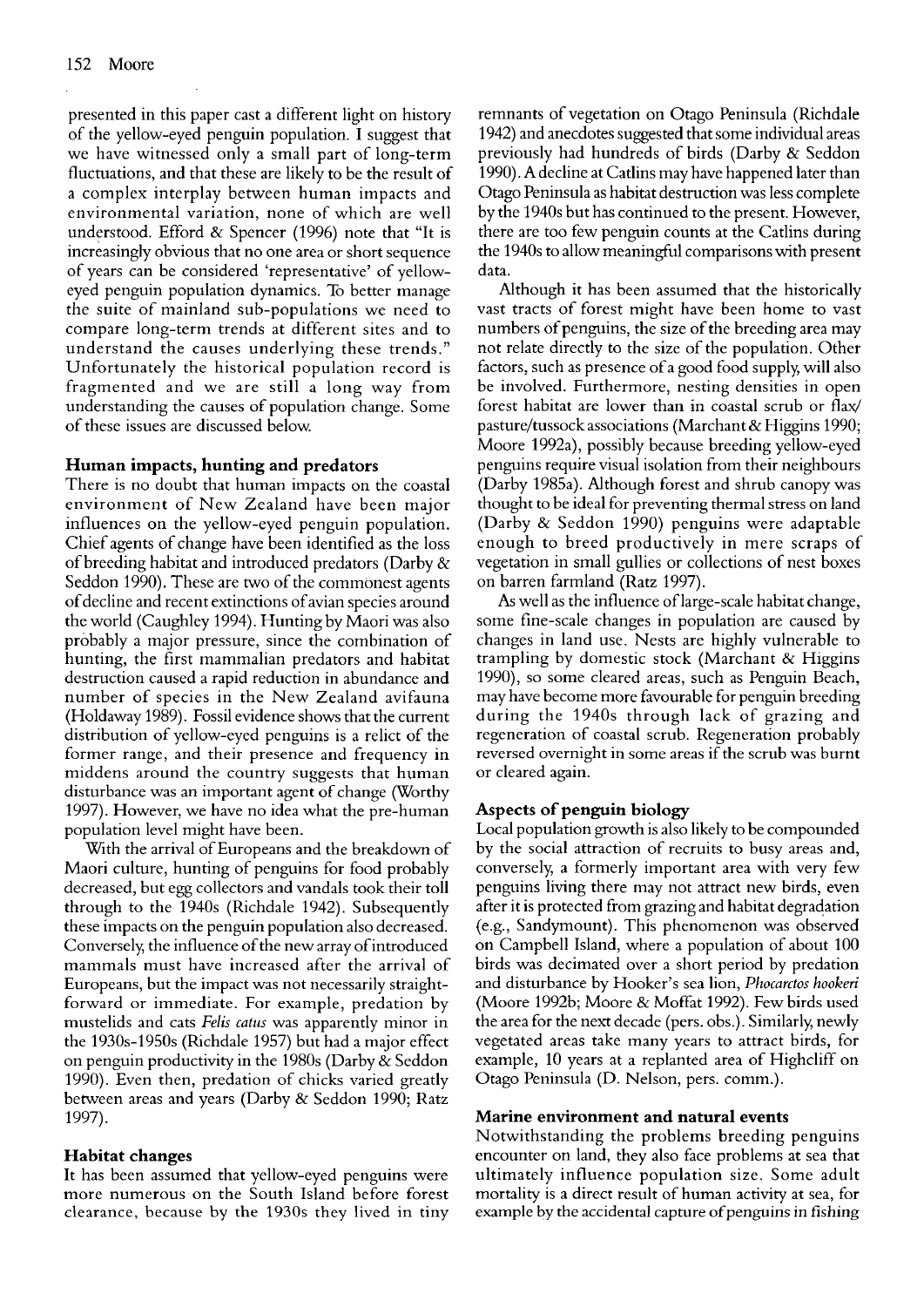nets (Marchant & Higgins 1990). Richdale (1942, 1957) concluded that a lack of commercial fishing during World War I1 assisted the food supply for penguins and allowed the population to increase. However, in the 1990s, penguin diet and the commercial fish catch did not overlap significantly (Moore & Wakelin 1997). It was more likely that natural variation and anomalies in the marine environment influenced the food supply and affected penguin breeding success and survival (Moore & Wakelin 1997). For example, during years of high breeding success incidences of some prey species were higher in the penguin diet, which implied that the availability of more nutritious prey influenced success (van Heezik 1990; Moore & Wakelin 1997). Also, foraging trips were shorter and birds fed closer to shore during those years, further suggesting that conditions were favourable (Moore 1999).

In the 1930s-1940s survival and breeding success fluctuated but 1 particularly poor season in 1938/39 was "markedly different from all the others" (Richdale 1957). Chick production was low  $(0.6$  chicks nest<sup>-1</sup>; cf mean of 1.2, calculated from data in Richdale (1957) in Moore (1992a)), a low proportion of juveniles was resighted (22% cf mean 41%), moulting was later than usual, and adult survival was low (74% cf mean of 86%). Richdale (1957) suggested that an unusual event at sea was affecting the food supply in 1938/39, and that the effects of this flowed on to the following season, which also had unusual breeding statistics. Other comparatively poor seasons (below average adult survival,-breeding success, or both) were 1944/45, 1946/47, and 1951/52, although they did not result in population decreases. During the intervening periods penguins fared much better (e.g., adult survival was 94% in 1940, juvenile survival 44% and 1.4 chicks nest<sup>-t</sup> were produced).

It appeared that poor seasons increased in frequency in the mid 1980s to early 1990s (van Heezik 1990; van Heezik& Davis 1990). A bad season in 1985/86 at Otago Peninsula and the Catlins was accompanied by low adult weights (200-400g lower than 1984/85), delayed moult, and high mortality of adults and juveniles (< 1% were subsequently seen) (van Heezik & Davis 1990). At Nugget Point in the Catlins, starvation of chicks was apparently caused by a poor food supply about 40-55 days after they hatched (van Heezik 1991), causing a shift from favoured fish species to squid and less nutritious prey (van Heezik 1990). The effects were less pronounced at Otago Peninsula where 8 areas had moderate success of 1.1 chicks nest<sup>-1</sup> (Darby & Seddon 1990).

In 1989/90 the population crashed and about 150 adults died over a short period. No definite cause was found, although it was suggested that an unidentified phytotoxin (Gill & Darby 1993) or avian malaria (Graczyk *et al.* 1995) may have been involved. These factors mav have acted in concert with other environmental factors or perturbations in the food supply.

All the above breeding seasons were followed by substantial (20-42%) decreases in the size of the penguin population (Richdale 1957; Darby & Seddon 1990; Darby 1989; Efford & Spencer 1996). Usually, the year following a bad season was also anomalous in other ways (eg, deferred breeding, later than usual laying date, lower than average breeding success and survival), but with less dramatic effects on population level. Subsequent periods with favourable conditions allowed the population to grow and nesting numbers to recover. It took 6 years at 2 areas of Otago Peninsula after the 1990 crash for nesting numbers to return the levels of the mid 1980s (Efford & Spencer 1996). In other studies of penguin populations, such as those for gentoo penguins *Pygoscelis papua*, unusual years of high mortality and deferred breeding have also been noted, a result of reduced krill availability or climatic extremes. In that species (at a rate of about 2 bad seasons in 15 years), the population was almost in balance, which suggested that any increase in the proportion of bad years would cause a decline (Croxall & Rothery 1995).

The deleterious effects of the worst breeding seasons for yellow-eyed penguins have not become obvious until part-way through the season (Richdale 1957; van Hcczik 1990; Gill & Darby 1993). Unfortunately for conservation managers, it is not possible to predict bad seasons in advance because of our poor knowledge of the systems involved (Edge *et al.* 1999). There is some promise in the use of climatic variables such as rainfall as indicators (Peacock 1995). There may also be a relationship with ENS0 (El Nifio/Southern Oscillation) as the cool water periods during El Niño years tend to be good for penguins and the warm water La Nifia years tend to be deleterious (Moore & Wakelin 1997). However, the use of penguin breeding parameters such as laying date to forecast breeding success may be misleading if they are flow-on effects from a previous poor year rather than the harbinger of another bad season.

Catastrophic breeding failures or mass deaths resulting from oceanographic and climatic factors, either directly or via the food supply, are a fact of life for seabirds, and may happen at least once per decade (Wooller *et al.* 1992). However, the frequency of these events should be monitored as they may be influenced or exacerbated by human activities.

# **Numbers of nests versus numbers of birds**

Population size of yellow-eyed penguins is generally described in terms of the annual estimated number of nests and it is assumed that the trend in these estimates will reflect the overall population trend. Short-term changes may however be caused by variation in the proportion of birds that breed each year. In most years about 60-80% of adult yellow-eyed penguins breed but in occasional anomalous years the proportion is lower (Efford *et* al. 1994). For example, in 1990/91, a year after the population crash when 42% of adults disappeared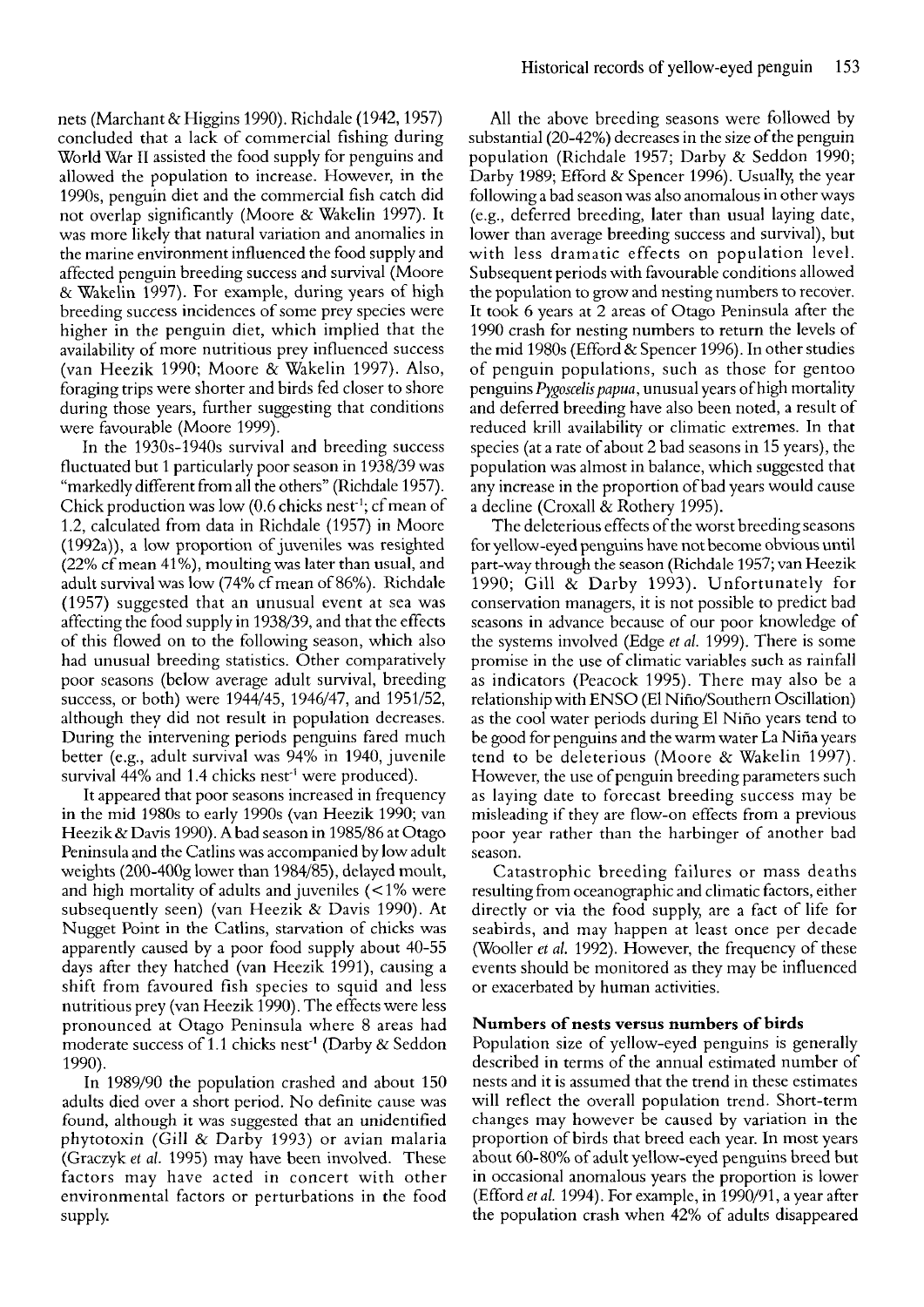(Efford & Spencer 1996), there was a 55% decrease in nesting numbers because the proportion of birds breeding was low (<30%, Efford *et* al. 1994). Correspondingly, the increase in nest numbers in 1991/ 92 was greater than would be expected from recruitment alone, as birds returned to breed. Even in normal years, although the adult population varied by  $-9\%$  to  $+17\%$ , the number of nests showed greater annual changes (Efford & Spencer 1996). Similarly, the decrease in breeding pairs from 36 to 25 in Richdale's study areas between 1938/39 and 1940/41 was caused by high annual mortality (26%) and associated high levels of partner separation (Richdale 1957). To avoid misinterpretation of anomalous years in population trend data then, it is necessary to collect annual nest counts and adult survival data.

# **Population change**

There is a good series of yellow-eyed penguin nest numbers at Otago Peninsula from the 1930s-1960s and 1980s-1990s and shorter periods of more detailed population dynamics work which allow interpretation of the trends. Even allowing for the possible effects of different survey techniques and unknown levels of accuracy of the estimates, the scale of change is high. Richdale (1942) observed that numbers were decreasing to critically low levels in the 1930s-1940s (44 nests). They increased steadily from that time through to the 1960s (>200 nests). Numbers were at a similarly high level in the 1980s and peaked in the middle of the decade (276) before crashing in 1990 (79 nests) and recovering again during the 1990s (Table 1, Fig. 2). So, rather than a long-term decline in the twentieth century, there were fluctuations in abundance that resulted in an overall increasing trend (Fig. 2: top regression line). By 1996, the number of penguins breeding on the South Island (c.640 pairs) was probably the highest in living memory (Anon. 1997).

Over a period of more than 60 years, penguins disappeared from some areas (e.g., Pipikariti by 1937, area Z near Cape Saunders by 1959, Dick's Bush by 1990) and appeared at others (e.g., Highcliff, Alfred & Cecily by 1960s). Abundance and distribution changed in different areas. For example, the Penguin Beach population increased from 15 nests in 1940 (Area B, Richdale 1942) to a peak of 51 nests in 1965. Subsequently, numbers decreased to fewer than 30 nests annually in the 1980s. This contributed to Richdale's combined study areas (BWMZ) waxing and waning between 1937 and 1990 (as shown by the polynomial curve in Fig. 2). Sandymount was the 2nd most populous area in the 1960s, but few birds bred there by the 1990s. In contrast, Pipikaretu, Ryans and Highcliff had few penguins in the 1960s but are important areas today. The impression is, therefore, of local areas pulsing in abundance at different rates and contributing to overall fluctuations in the total population on the Otago Peninsula.

# **Conclusions**

Since humans arrived in New Zealand the yellow-eyed penguin population reduced in range and probably abundance through the combined actions of hunting, destruction of breeding habitat and introduced predators. Despite these impacts continuing into the 20th century the penguin population on mainland New Zealand has been surprisingly resilient. The diversion of human activity during world wars, periods of regeneration of coastal scrub, and conservation efforts improved the situation and the penguin population on Otago Peninsula increased through to the 1980s. Occasional natural catastrophes drove numbers down, leading to concern about survival of the species on the mainland of New Zealand, but years of good breeding and survival allowed the population to recover. Areas were always at risk from land-use changes, because by the 1980s, very few penguin breeding areas were adequately protected, either through legal reservation or private covenant (Darby 1985a; New Zealand Service 1986; Seddon et al. 1989).

Whereas in the 1930s-1940s conservation activity had to be kept more-or-less secret, by the 1980s people were more interested in conservation issues. Penguins were high profile animals and a tourist drawcard, especially at Otago Peninsula, and their plight was well publicised (Darby 1985a). There were many efforts by government, public interest groups and private landowners to fence and protect habitat from grazing animals, revegetate areas or provide nest boxes to improve nesting opportunites and control introduced predators (e.g., Seddon & van Heezik 1989; Department of Conservation 1991; Gray 1991; Anon. 1996).

Long-term population studies (Richdale 1957; Efford *et* at. 1994; Efford & Spencer 1996) have greatly improved knowledge on the dynamics of the yellow-eyed penguin but more work is required to determine the parameters that regulate the population. Possible agents of decline have not been tested against each other. which should **<sup>u</sup>** be a prerequisite of management action (Caughley 1994; Green 1994). Little can be done about natural catastrophes, but management actions need not relate directly to a particular cause of a population decline (Green 1994). At present then, the best way to ensure the continued survival of yellow-eyed penguins is to protect and enhance their breeding habitat, and to protect adults and chicks from introduced predators. Fortunately, they are very productive breeders during good seasons when most pairs produce 2 chicks. **As**  noted by Richdale (1942), their normal survival rate and productivity are high enough to compensate for past losses. This should give the species a good chance to build up sufficient numbers to withstand future fluctuations in food supply or the environment.

#### **ACKNOWLEDGEMENTS**

I thank the Hocken Library (University of Otago) for access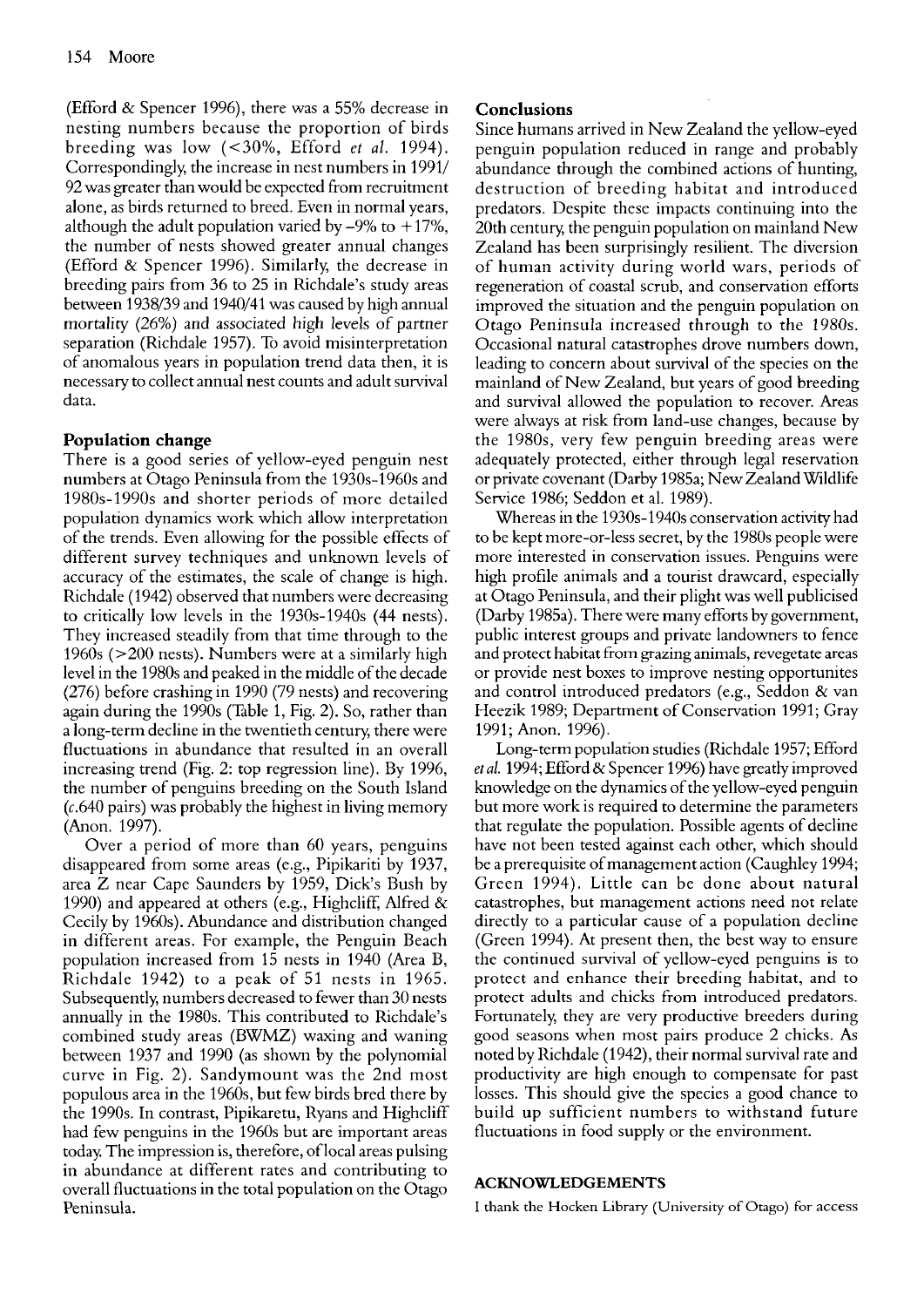to Richdale's unpublished papers and to Chris Robertson for access to Stan Sharpe's papers. Chris Robertson, Murray Efford, and 2 anonymous referecs commented on earlier drafts of this paper.

#### **LITERATURE AND UNPUBLISHED RECORDS CITED**

- Anon. 1990. Mystery deaths hit world's rarest penguins. *New scientist 17 March 1990:* 6.
- Anon. 1996. Tree planters wanted no experience needed. *Yellow-eyed penguin news 15 (May 1996): 4.*
- Anon. 1997. Births and deaths the 1996-97 breeding season. *Wow-eyedpenguin news 14 (Nov 1997):* 3.
- Anon. 1999. Yellow-eyed pcnguin breeding success. *Yelloweyed penguin news 21 (Nov 1996):* 4.
- Bell, B.D. 1986. The conservation status of New Zealand wildlife. *New Zealand Wildlife Service occasional publication 12.*
- Blair, D. 2000. How many yellow-eyed penguins on Stewart Island? *Yellotv-eyed penguin news 22 (May 2000):* 1-2.
- Caughley, G. 1994. Directions in conservation biology. Journal *ofanimal ecology 63:* 215-244.
- Croxall, J.P; Rothery, P 1995. Population change in Gcntoo Penguins *Pygoscelis papua* at Bird Island, South Georgia: potential roles of adult survival, recruitment and deferred breeding. pp. 26-38 *In:* Dann, P; Norman, I.; Reilly, P *(ed.). The penguins: ecology and management.* Chipping Norton, Surrey Bcatty & Sons.
- Darby, J. 1985a. The great yellow-eyed penguin count. *Forest and bird 16(2):* 16-18.
- Darby, J. 1985b. Letter, 11 Oct. 1985, Department of Internal Affairs file 33/5/24, New Zealand National Archives.
- Darby, J.T. 1989. Seabird monitoring in New Zealand. pp. 235- 239 *In:* Craig, B. *(ed.), Proceedings of a symposium on environmental monitoring in New Zealand.* Wellington, Department of Conservation.
- Darby, J.T.; Paterson, A. 1991. Notes on yellow-eyed penguin field season, South Island, 1990-91. pp. 42-47 *In:* Moore, PJ. *(ed.)* Yellow-eyed penguin research and monitoring studies 1990-1991. *New Zealand Department of Conservation*, *Science* G *Research internal rcport 110.*
- Darby, J.T.; Seddon, P.J. 1990. Breeding biology of yellow-eyed penguins *(Megadyptes antipodes).* pp. 45-62 *In:* Davis, L.S.; Darby, J.T. *(ed.) Penguin biology.* New York, Academic Press.
- Departmcnt of Conservation 1991. Yellow-eyed penguin *Megadyptes antipodes* species conservation strategy, revised November 1991. Dunedin, Department of Conservation.
- Edge, K-A; Jamieson, I.G.; Darby, J.T. 1999. Parental investment and the management of an endangered penguin. *Biological conservation 88:* 367-378.
- Efford, M.; Spencer, N.; Darby, J. 1994. Population studics of yellow-eyed penguins, 1993-94 progress rcport. *Landcare Research contract report LC9495/39,* prepared for Department of Conservation.
- Efford, M.; Spencer, N. 1996. Population studies of yelloweyed penguins. *Landcare Research contract report LC9697/014,*  prepared for Dcpartment of Conservation.
- Falla, R.A. 1935. Notes on penguins of the genera *Megadyptes*  and *Eudyptes* in southern New Zealand. *Records of the Auckland Institute and Museum l(6):* 3 19-326.
- Gill, J.M.; Darby, J.T. 1993. Deaths in yellow-eyed penguins *(Megadyptes antipodes)* on the Otago Peninsula during the summer of 1990. *New Zealand veterinary journal 41:* 39-42.
- Graczyk, T.K.; Cockrem, J.F.; Cranfield, M.R.; Darby, J.T.; Moore, P 1995. Avian malaria seroprevalencc in wild New Zealand penguins. *Parasite 2:* 401-405.
- Gray, *B.* 1991. Victory for penguin preservation. *Otago Daily Times, 30 October 1991:* 21.
- Gray, G.R. 1844. Birds of New Zealand. pp.1-20 *In:*  Richardson, J.; Gray, J.E. *(ed.)* 1875. *The zoology ofthe voyage 4H.M.S* Erebus *and* Terror, *under the command of Captain Sir James Clark Ross, R.N., ER.S., during the years 1839 to 1843. Ml. 1. Mammalia, birds.* London, E.W Janson.
- Gray, G.R. 1862. A list of the birds of New Zealand and the adjaccnt islands. *Ibis 4:* 214-252.
- Green, R.E. 1994. Diagnosing causes of bird population declines. *Ibis 137:* S47-S55.
- Heather, B.; Robertson, H. 1996. *Field guide to the birds of New Zealand.* Auckland, Viking, Penguin Books.
- Holdaway, R.N. 1989. New Zealand's pre-human avifauna and its vulnerability. New Zealand journal of ecology 12: 11-25.
- Hombron, J.B.; Jacquinot, C.H. 1841. Description de plusieurs oiseaux nouveaux ou peu connus, provcnant de l'expedition autour du monde faite sur les corvettes *l'Astrolabe* et la Zelée. *Annales des sciences natnrelles 2. Serie. Zoologie 16:* 312-320.
- Hutton, F.W. 1871. Catalogue of the birds of New Zealand with *diagnoses ofthespecies.* Wellington, Geological Survey of New Zcaland.
- Marchant, S., Higgins, PJ. (co-ordinators) 1990. *The handbook ofAustralian,* New *Zealand and Antarctic birds, Ml. I, ratites to ducks.* Melbourne, Oxford University Press.
- Millener, PR. 1990. Evolution, extinction and the subfossil record of New Zealand's avifauna. pp. 93-100 *In:* Gill, B.J.; Heather, B.D. (ed.). A flying start: commemorating fifty *years of the Ornithological Society of New Zealand 1940-1990.* Random Century and the Ornithological Society of New Zealand.
- Moore, PJ. 1992a. Breeding biology of the yellow-eyed penguin *Megadyptes antipodes* on Campbcll Island. *Emu 92:* 157-162.
- Moore, PJ. 1992b. Population estimates of ycllow-eyed penguin *(Megadyptes antipodes)* on Campbell and Auckland Islands 1987-90. *Notornis 39:* 1-15.
- Moore, PJ. 1999. Foraging range of the yellow-eyed penguin *Megadyptes antipodes. Marine ornithology 27:* 49-58.
- Moore, PJ.; Moffat, R.D. 1992. Prcdation of yellow-eyed pcnguin by Hooker's sealion. *Notornis 39:* 68-69.
- Moore, PJ.; Wakelin, M.D. 1997. Diet of the yellow-eyed penguin *Megadyptes antipodes,* South Island, New Zealand, 1991 -1 993. *Marine ornithology 25:* 17-29.
- Moore, PJ.; Wakelin, M.; Douglas, M.E.; McKinlay, B.; Nelson, D.; Murphy, B. 1995. Yellow-eyed penguin foraging study, south-eastern New Zcaland, 1991-1993. *New Zealand Department ofComewation, Science* **G.** *Research series 83.*
- New Zealand Wildlife Service 1986. Yellow-eyed penguin *Megadyptes antipodes.* Draft species recovery plan. Dunedin, Department of Internal Affairs.
- Newcombe, F. 1949. Unpubl. report, Dec. 1949, Departmcnt of Internal Affairs filc 47/49/6, New Zealand National Archives.
- Newcombe, F. 1956. Unpubl. file note, Department of Internal Affairs file 47/49/6, New Zealand National Archives.
- Newcombe, F. 1960. Unpubl. file note, Department of Internal Affairs file 47/49/6, New Zealand National Archives.
- Nilsson, R. 1976. Unpubl. meetingminutes 5 Feb. 1976, Dept. of Internal Affairs file 33/5/24, Dunedin.